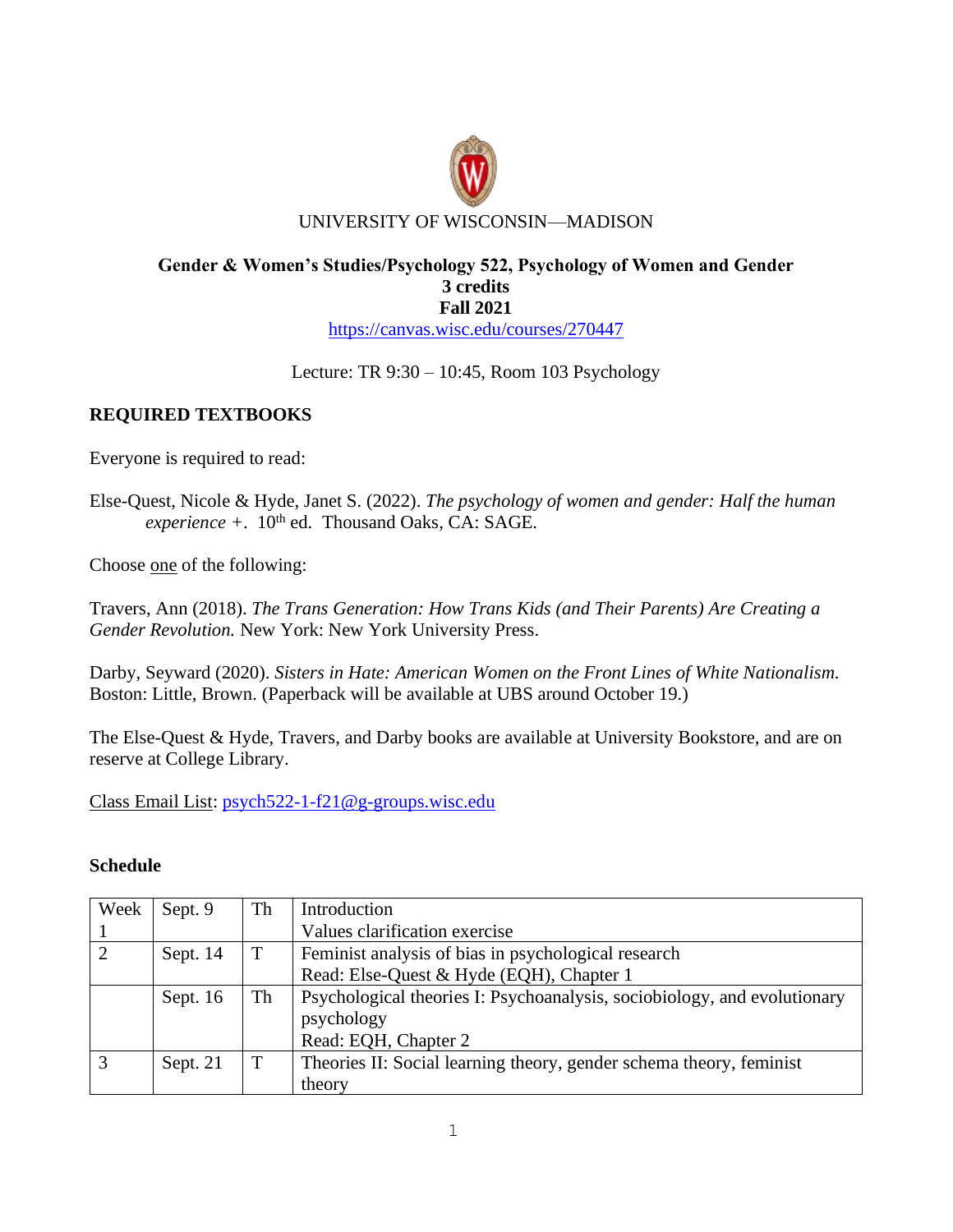|                |                |             | Transgender and gender diversity                                               |
|----------------|----------------|-------------|--------------------------------------------------------------------------------|
|                |                |             | Watch in advance: Growing Up Trans [available online through UW                |
|                |                |             | Library, or through PBS] 84 min.                                               |
|                | Sept. 23       | Th          | Meta-analysis, gender differences, and gender similarities                     |
|                |                |             | Read: EQH, Chapter 3                                                           |
|                |                |             | Hyde, J. S. et al. (2008). Gender similarities characterize math               |
|                |                |             | performance. Science, 321, 494-495.                                            |
| $\overline{4}$ | Sept. 28       | T           | Eccles' model of achievement motivation                                        |
|                |                |             | Implicit stereotypes, gender and STEM                                          |
|                |                |             | Take an IAT (Implicit Association Test) yourself, projectimplicit.net,         |
|                |                |             | either for gender or for race                                                  |
|                |                |             | Read: EQH, Chapter 8                                                           |
|                | Sept. 30       | Th          | <b>**EXAM 1, on chapters 1, 2, 3, and 8, and other readings, lectures, and</b> |
|                |                |             | videos                                                                         |
| 5              | Oct. 5         | T           | Gender and emotions                                                            |
|                |                |             | Read: EQH, Chapter 6                                                           |
|                | Oct. 7         | Th          | Gender and communication                                                       |
|                |                |             | Read: EQH, Chapter 5 Start reading Eagly, have it ready by Oct. 19             |
| 6              | Oct. 12        | T           | Lifespan development                                                           |
|                |                |             | Read: EQH, Chapter 7                                                           |
|                | Oct. 14        | Th          | Gender and work                                                                |
|                |                |             | Read: EQH, Chapter 9                                                           |
| $\overline{7}$ | Oct. 19        | T           | Women and leadership                                                           |
|                |                |             | Discuss Eagly & Carli, Chapters 1, 2, 3, 6, 8, 10                              |
|                |                |             | Eagly, Alice H. & Carli, Linda L. (2007). Through the labyrinth: The           |
|                |                |             | truth about how women become leaders. Boston: Harvard Business                 |
|                |                |             | School Press.                                                                  |
|                | <b>Oct. 21</b> | Th          | <b>**EXAM 2, on Chapters 5, 6, 7, and 9, and other readings and lectures</b>   |
| 8              | Oct. 26        | T           | Gender and ethnicity                                                           |
|                |                |             | Read: EQH, Chapter 4                                                           |
|                |                |             | Film: <i>Ethnic Notions</i> (in class)                                         |
|                | Oct. 28        | Th          | Gender and ethnicity (cont.)                                                   |
|                |                |             | Film: <i>Wearing Hijab</i> (in class)                                          |
| 9              | Nov. $2$       | T           | Intersectionality; affirmative action                                          |
|                |                |             | Read: Cole, Elizabeth (2009). Intersectionality and research in                |
|                |                |             | psychology. American Psychologist, 64, 170-180. [not posted in                 |
|                |                |             | Canvas, use PsycINFO through the library to find a copy.]                      |
|                |                |             | Read: Levine, F.J. & Ancheta, A. N. (2013). The AERA et al. amicus             |
|                |                |             | brief in Fisher v. University of Texas at Austin: Scientific organizations     |
|                |                |             | serving society. Educational Researcher, 42(3), 166-171.                       |
|                | Nov. 4         | Th          | <b>Biology and Gender</b>                                                      |
|                |                |             | Implications for single-sex schooling                                          |
|                |                |             | Read: EQH, Chapter 10                                                          |
| 10             | Nov. 9         | $\mathbf T$ | Gender & health: Menstruation, menopause, abortion, AIDS                       |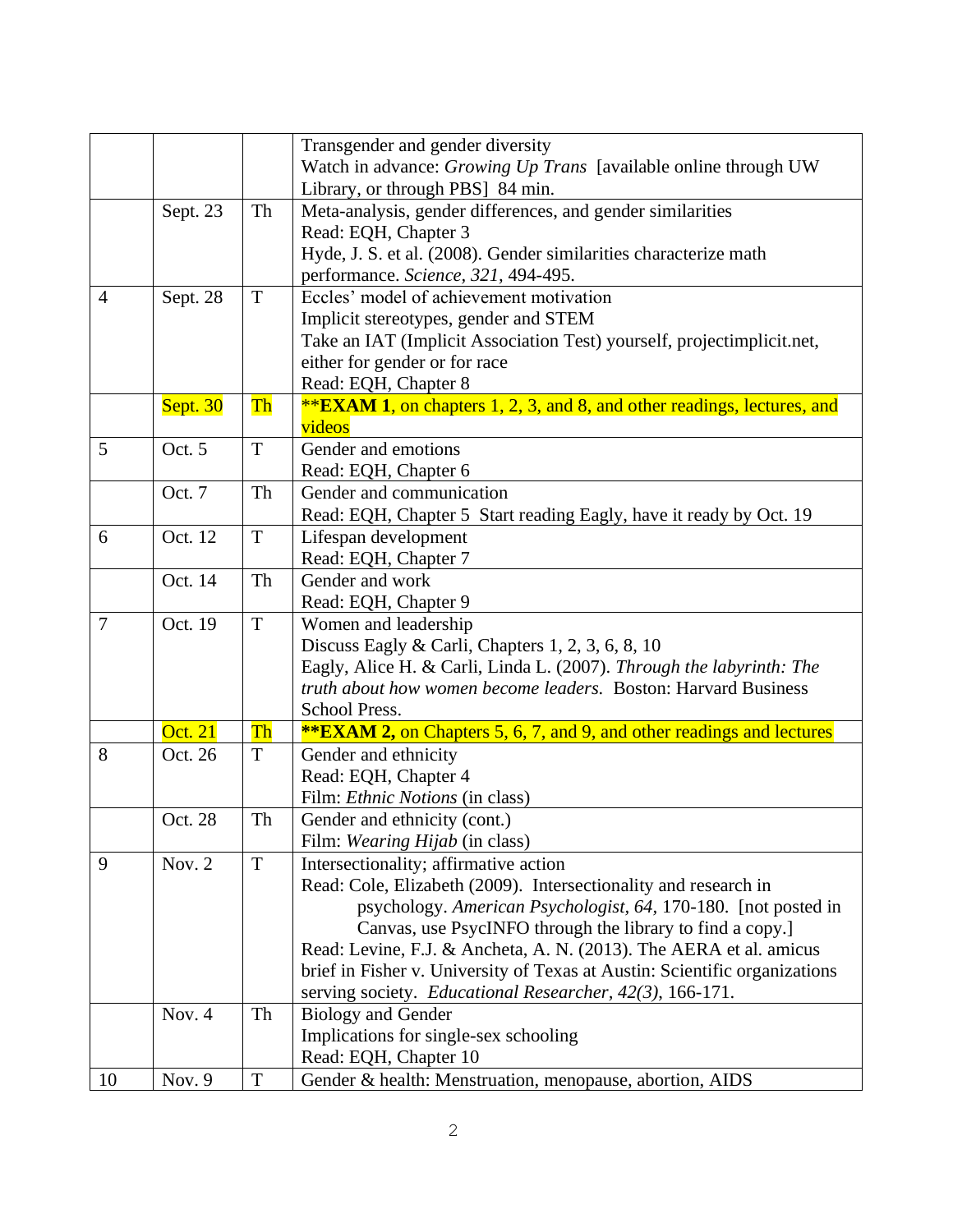|    |                |                        | Read: EQH, Chapter 11                                                  |
|----|----------------|------------------------|------------------------------------------------------------------------|
|    |                |                        | Website exercise due: See instructions below.                          |
|    | Nov. 11        | Th                     | Gender & sexuality                                                     |
|    |                |                        | Read: EQH, Chapter 12                                                  |
| 11 | Nov. 16        | T                      | Gender & sexual orientation                                            |
|    |                |                        | Read: EQH, Chapter 13                                                  |
|    | <b>Nov. 18</b> | Th                     | <b>**EXAM 3, on Chapters 4, 10-13, plus readings, lectures, videos</b> |
| 12 | Nov. 23        | T                      | Victimization issues: Rape, battering, harassment                      |
|    |                |                        | Read: EQH, Chapter 14                                                  |
|    | Nov. 25        |                        | Thanksgiving                                                           |
| 13 | Nov. 30        | T                      | Sexual assault and sexual harassment in the military                   |
|    |                |                        | Film: <i>The Invisible War</i> (in class)                              |
|    | Dec. 2         | $\overline{\text{Th}}$ | Mental health, gender $&$ depression                                   |
|    |                |                        | Read: EQH, Chapter 15                                                  |
|    |                |                        | <b>**PAPERS DUE</b>                                                    |
| 14 | Dec. 7         | $\mathbf T$            | Feminist therapy                                                       |
|    |                |                        | Decolonizing mental health: Watch the 2 segments on the Drs. Foster    |
|    |                |                        | (and more if you want) here:                                           |
|    |                |                        | https://worldchannel.org/collection/decolonizing-mental-health/        |
|    |                |                        | LAST DAY FOR <mark>EXTRA CREDIT</mark> TO BE TURNED IN                 |
|    | Dec. 9         | Th                     | Psychology of men                                                      |
|    |                |                        | Read: EQH, Chapter 16                                                  |
|    |                |                        | Watch in advance: Tough Guise 2 [available online through UW           |
|    |                |                        | Library]<br>78 min.                                                    |
| 15 | Dec. 14        | $\mathbf T$            | Synthesis and review of the semester                                   |
|    |                |                        | Read: EQH, Chapter 17                                                  |
|    | Dec. 22        | $\overline{\text{W}}$  | 10:05 a.m. FINAL EXAM                                                  |

## **INSTRUCTOR**

**Instructor:** Professor Janet Hyde

**Instructor Availability:** Office hours Tuesdays 11:00 – 11:45 and by appointment, in my office, Room 410 Psychology

**Instructor Email/Preferred Contact:** [jshyde@wisc.edu](mailto:jshyde@wisc.edu)

**COURSE DESIGNATIONS Level**: Advanced **Breadth**: Social Science **L&S Credit Type**: C **Graduate 50%**: Y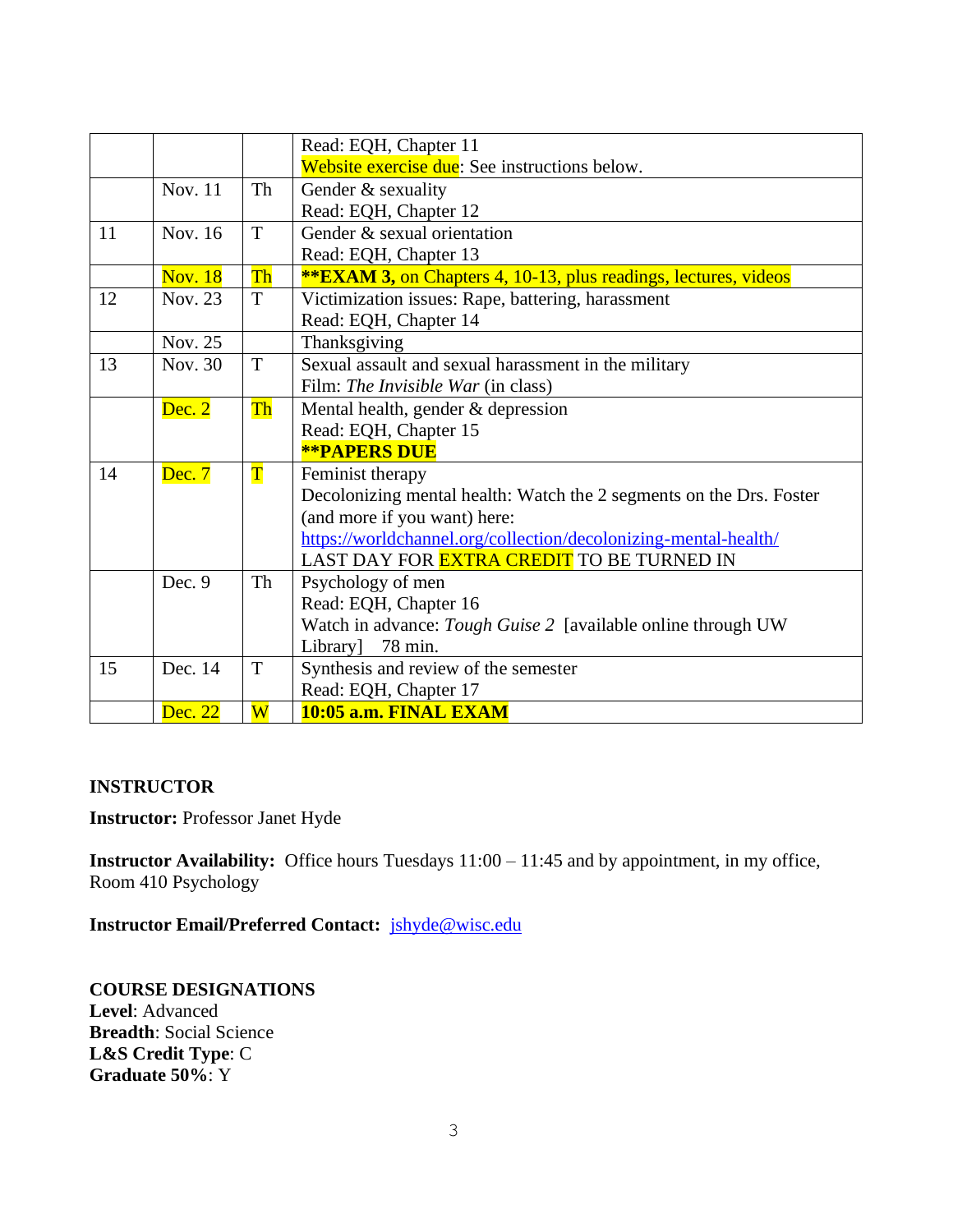#### **Instructional Mode:** Face-to-face

**How Credit Hours Are Met by this Course:** The three credits come from lectures, studying the textbook, studying for exams, and writing papers. Two 75-minute lectures are given per week and attendance is required. You should expect to study for this course an average of 6 hours each week across the semester.

**Course Description**: Examination of theories and research on the psychology of women and gender. Explores topics such as sex bias in psychological research; psychological aspects of female sexuality and reproduction; gender-based violence; female achievement and power; lifestyle choices of women; women and mental health; and psychological research with transgender individuals.

**Pre-Reqs**: Sophomore standing, a course in PSYCH, and GEN&WS 102 or 103

# **COURSE OBJECTIVES AND LEARNING OUTCOMES**

#### Students will

1. become familiar with feminist criticisms of traditional psychology.

2. learn about current research and theory on the psychology of women and gender.

3. understand nonsexist research methods in psychology.

4. be empowered in the use of social science data -- whether to win an argument, to inform yourself, or to make a decision.

5. If you are a woman, understand yourself better. For everyone – cis/trans women, cis/trans men, non-binary people – understand gender experiences, including transgender experiences, better.

## **Grading**

Grades are assigned at the end of the semester based on points earned. There will be a total of 310 possible points, as follows: Exam 1 (50 points), Exam 2 (50 points); Exam 3 (50 points); Comprehensive Final Exam (100 points); paper (40 points); critical thinking paper (10 points) and quality of your discussion and contributions in class (10 points). The usual format for the hourly exams will be 35 multiple-choice and fill-in questions and 1 essay. Exams in this course serve at least two functions: they are a method for assessing how much you have learned so that you can receive an appropriate grade at the end of the semester; and testing itself boosts learning in a class (Yang et al., 2021).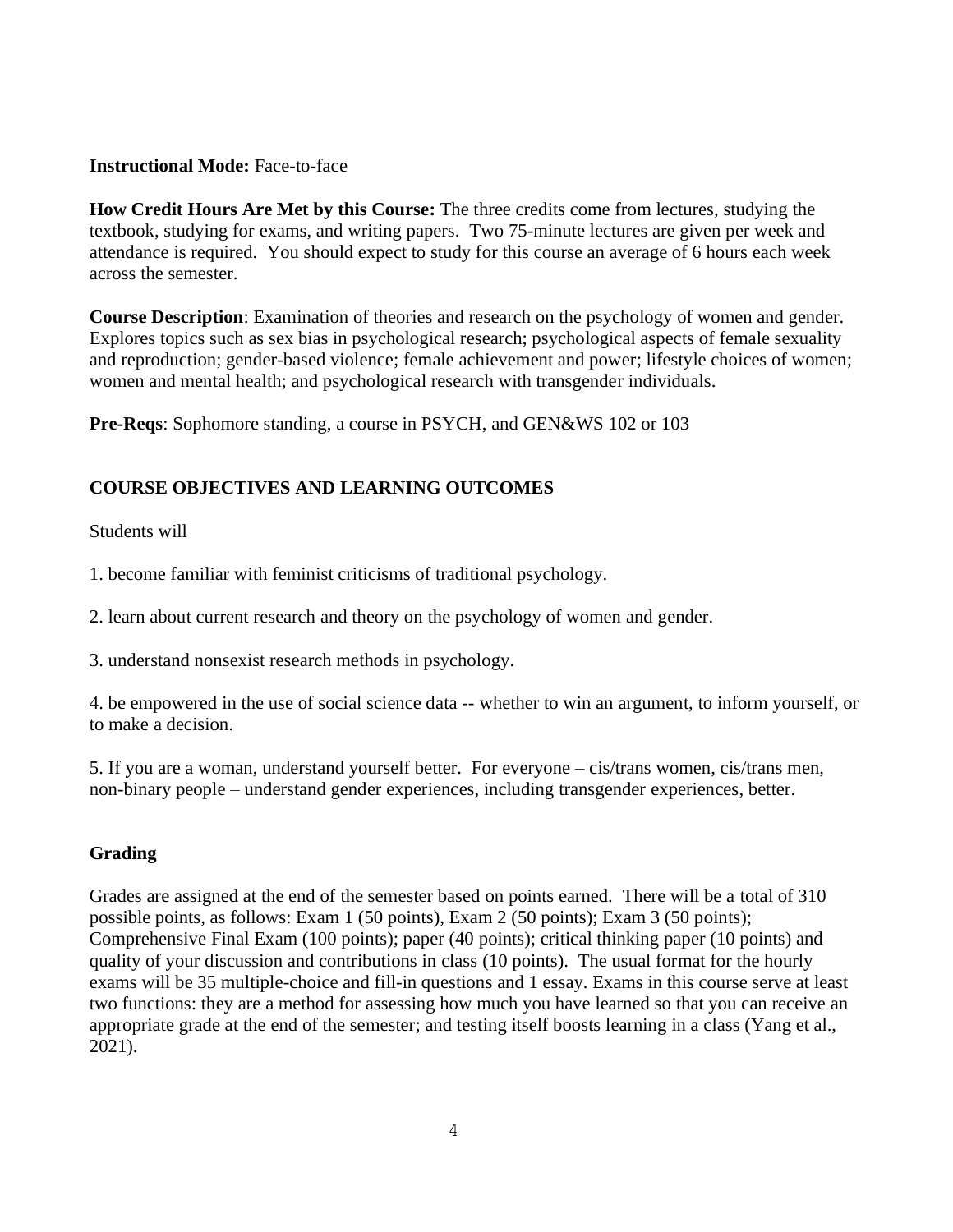Total points for the course will translate into letter grades as follows: 288 or more points  $= A$ ; 276-287 points = AB; 257-275 points = B; 245-256 points = BC; 217-244 points = C; 186-216 points = D.

Graduate students: If you are a grad student taking this course for graduate credit, please see me. You will have a modification of your assignments as explained below.

No makeup exams will be given unless the professor has been emailed in advance of the exam and an acceptable written excuse is provided by the student. No exceptions will be made to this policy. Makeup exams will consist of 3 essay questions. Students who do not take an exam and do not meet the conditions for taking a makeup will receive 0 points for that exam.

#### **Graduate Students**

If you are a graduate student at the University of Wisconsin—Madison taking this course for graduate credit, you will complete all of the requirements for the course and, in addition, you will read 6 primary-source journal articles and write a 1- to 2-page reaction paper on each. The list of the papers is at the end of the syllabus. One paper is due on Tuesday in each of weeks 3 (i.e., Sept. 21), 4 (i.e., Sept. 28), 6, 7, 10, and 13. We will meet during week 12 (i.e., the week of Nov. 23) to discuss the articles.

## **Diversity & Inclusion**

Diversity is a source of strength, creativity, and innovation for UW-Madison. We value the contributions of each person and respect the profound ways their identity, culture, background, experience, status, abilities, and opinion enrich the university community. We commit ourselves to the pursuit of excellence in teaching, research, outreach, and diversity as inextricably linked goals. The University of Wisconsin-Madison fulfills its public mission by creating a welcoming and inclusive community for people from every background – people who as students, faculty, and staff serve Wisconsin and the world.

#### **Ethics of Being a Student in the Department of Psychology**

The members of the faculty of the Department of Psychology at UW-Madison uphold the highest ethical standards of teaching and research. They expect their students to uphold the same standards of ethical conduct. By registering for this course, you are implicitly agreeing to conduct yourself with the utmost integrity throughout the semester.

In the Department of Psychology, acts of academic misconduct are taken very seriously. Such acts diminish the educational experience for all involved – students who commit the acts, classmates who would never consider engaging in such behaviors, and instructors. Academic misconduct includes, but is not limited to, cheating on assignments and exams, stealing exams, sabotaging the work of classmates, submitting fraudulent data, plagiarizing the work of classmates or published and/or online sources, acquiring previously written papers and submitting them (altered or unaltered) for course assignments, collaborating with classmates when such collaboration is not authorized, and assisting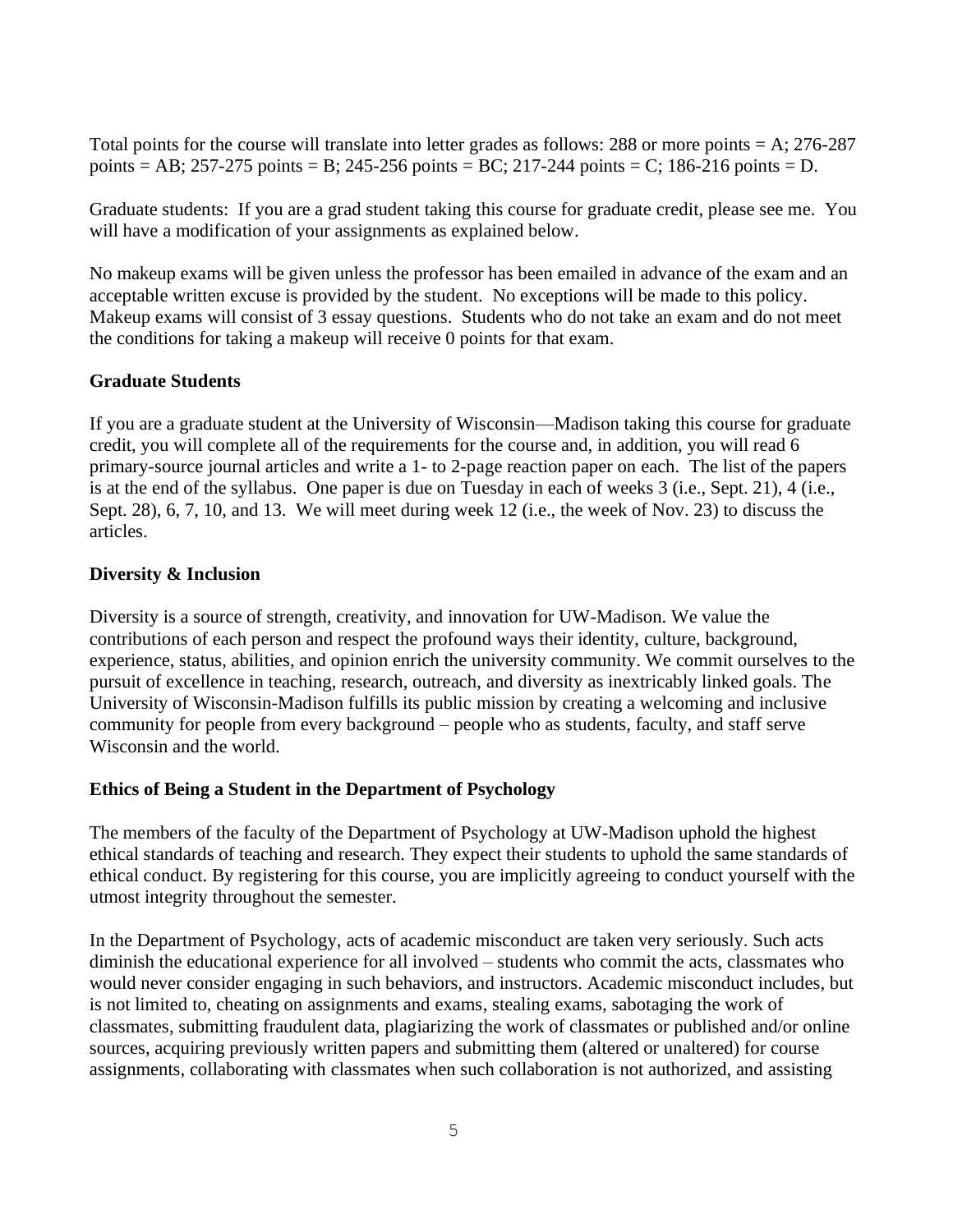fellow students in acts of misconduct. Students who have knowledge that classmates have engaged in academic misconduct should report this to the instructor.

## **Academic Integrity**

By enrolling in this course, each student assumes the responsibilities of an active participant in UW-Madison's community of scholars in which everyone's academic work and behavior are held to the highest academic integrity standards. Academic misconduct compromises the integrity of the university. Cheating, fabrication, plagiarism, unauthorized collaboration, and helping others commit these acts are examples of academic misconduct, which can result in disciplinary action. This includes but is not limited to failure on the assignment/course, disciplinary probation, or suspension. Substantial or repeated cases of misconduct will be forwarded to the Office of Student Conduct & Community Standards for additional review. For more information, refer to [studentconduct.wiscweb.wisc.edu/academic-integrity/.](file:///C:/Users/scramer/AppData/Local/Microsoft/Windows/INetCache/Content.Outlook/1CCV1TO9/studentconduct.wiscweb.wisc.edu/academic-integrity/)

## **The Use of Recorded Lectures**

Lecture materials and recordings for this course are protected intellectual property at UW-Madison. Students in this course may use the materials and recordings for their personal use related to participation in this class. Students may also take notes solely for their personal use. If a lecture is not already recorded, you are not authorized to record my lectures without my permission unless you are considered by the university to be a qualified student with a disability requiring accommodation. [Regent Policy Document 4-1] Students may not copy or have lecture materials and recordings outside of class, including posting on internet sites or selling to commercial entities. Students are also prohibited from providing or selling their personal notes to anyone else or being paid for taking notes by any person or commercial firm without the instructor's express written permission. Unauthorized use of these copyrighted lecture materials and recordings constitutes copyright infringement and may be addressed under the university's policies, UWS Chapters 14 and 17, governing student academic and non-academic misconduct.

## **Extra Credit: Take Action!**

You may earn up to 4 extra credit points by taking action on some issue related to this course. To obtain points, you must give me something that verifies your action, so just making a phone call won't be sufficient. For example, in one issue, *Reader's Digest* ran the following "joke": Police find a man in an apartment holding a 5-iron over a woman's lifeless body. When a detective asks the man how many times he hit her, the man replies, "I don't know. Five... maybe six... Put me down for five." The joke seems to imply that domestic violence is funny. If I emailed *Reader's Digest* to complain about their publishing the joke, that might have earned me 2 points. If, in addition, I organized a writein campaign that resulted in dozens of people emailing the magazine, that might have earned 4 points. Or if, in addition to emailing the magazine, I also noted one of their prominent advertisers and wrote to the advertiser saying that I wouldn't buy their product anymore because they supported a magazine that did something so ghastly, that, too, might have earned 4 points.

The action must have something to do with this course; that is, it must have something to do with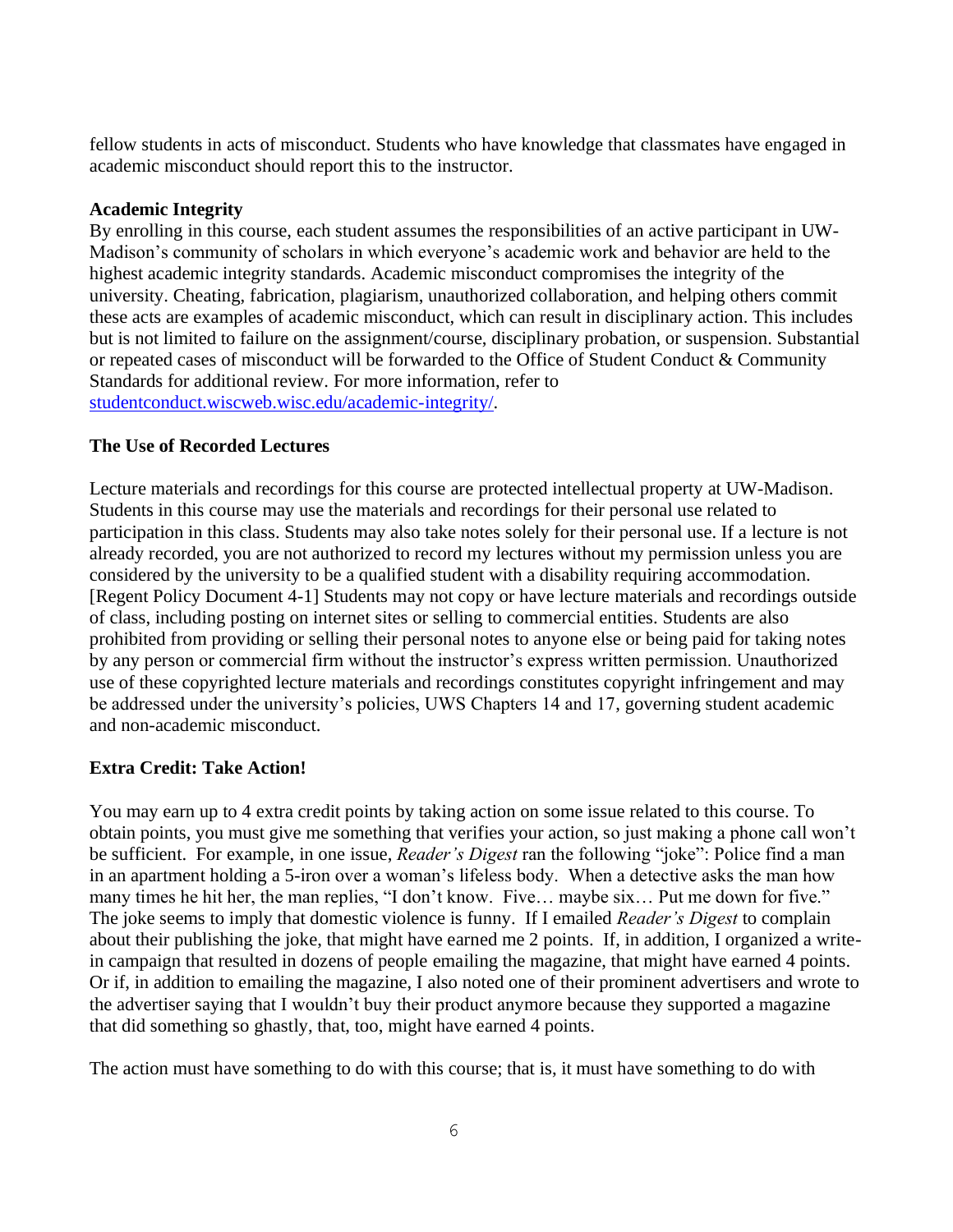women or gender issues. Emailing the Governor to protest corruption in State government, although an excellent thing to do, would not count for this extra credit opportunity.

Be creative! One year, a student led a protest march and provided photos of the event. Or you might find a blog post that contains inaccurate information and write a powerful, well-reasoned response to it.

You may use this extra credit option only once. You may turn it in any time. Earlier in the semester is better. The last day to turn it in is Tuesday, December 7. Please turn in a paper copy. The maximum number of points that you can earn from all sources of extra credit is 6 points.

## **Extra Credit: Wisconsin Symposium on Feminist Biology**

On Friday, October 8, GWS is hosting the Wisconsin Symposium on Feminist Biology. Here's the link to information and registration.

#### <https://crgw.gws.wisc.edu/wisconsin-symposium-on-feminist-biology/>

If you attend the symposium all morning  $(9 - 1)$  or all afternoon (1-5) on Friday, and turn in a 1- to 2page paper on your favorite talk (summary and why you liked it), you can earn up to 4 points of extra credit. The headliner is Dr. Patricia Gowaty of UCLA, one of the founders of the field of feminist biology (along with our own Dr. Ruth Bleier). Her work is covered in Chapter 10 of the textbook. Papers are due Thursday, October 14, in class. [Note that there is a \$10 registration fee for students. That covers breakfast, lunch, and coffee breaks, so it's actually a good deal. If that amount is an obstacle for you, see me.] The maximum number of points that you can earn from all sources of extra credit is 6 points. One option is to attend both the morning and the afternoon and write 2 papers. Together, that would give you 6 extra credit points.

#### **Complaints**

Occasionally, a student may have a complaint about a TA or course instructor. If that happens, you should feel free to discuss the matter directly with the TA or instructor. If the complaint is about the TA and you do not feel comfortable discussing it with them, you should discuss it with the course instructor. Complaints about mistakes in grading should be resolved with the TA and/or instructor in the great majority of cases. If the complaint is about the instructor (other than ordinary grading questions) and you do not feel comfortable discussing it with them, make an appointment to speak to the Associate Chair for Undergraduate Studies, Professor Tony Auger, [apauger@wisc.edu.](mailto:apauger@wisc.edu)

If your complaint concerns sexual harassment, you may also take your complaint to Dr. Linnea Burk, Clinical Associate Professor and Director, Psychology Research and Training Clinic, Room 315 Psychology (262-9079; burk@wisc.edu).

If you have concerns about climate or bias in this class, or if you wish to report an incident of bias or hate that has occurred in class, you may contact the Chair of the Psychology Department Climate &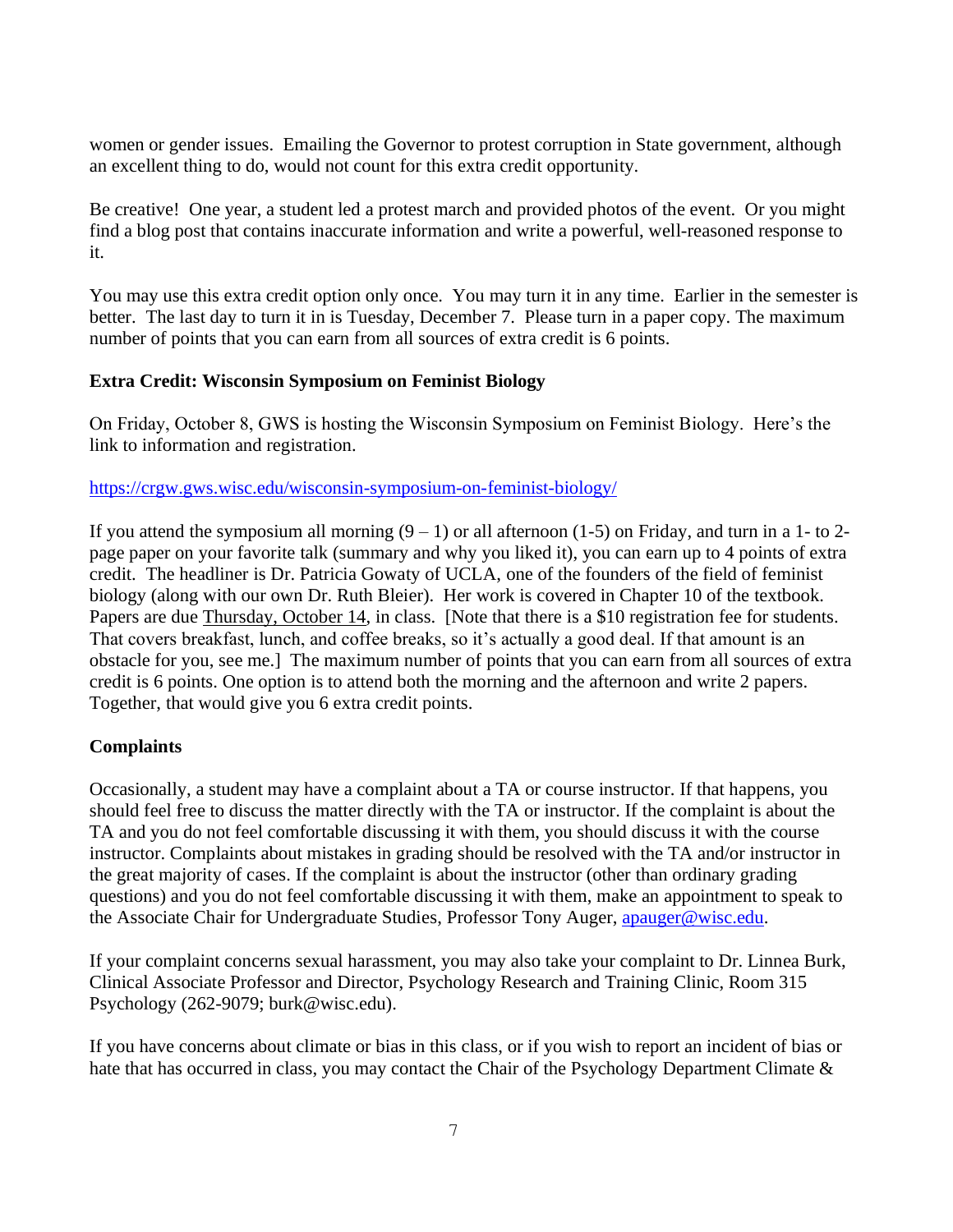Diversity Committee, Professor Catherine Marler [\(catherine.marler@wisc.edu\)](mailto:catherine.marler@wisc.edu). You may also use the University's bias incident reporting system, which you can reach at the following link: [https://doso.students.wisc.edu/services/bias-reporting-process/.](https://doso.students.wisc.edu/services/bias-reporting-process/)

## **Concerns about Sexual Misconduct**

All students deserve to be safe and respected at UW-Madison. Unfortunately, we know that sexual and relationship violence do happen here. Free, confidential resources are available on and off campus for students impacted by sexual assault, sexual harassment, dating violence, and stalking (regardless of when the violence occurred). You don't have to label your experience to seek help. Friends of survivors can reach out for support too. A list of resources can be found at <https://www.uhs.wisc.edu/survivor-resources/>

If you wish to speak to someone in the Department of Psychology about your concerns, you may contact the Chair or any of the Associate Chairs [\(https://psych.wisc.edu/people/staff-2/\)](https://psych.wisc.edu/people/staff-2/). Please note that all of these individuals are Responsible Employees [\(https://compliance.wisc.edu/titleix/mandatory](https://compliance.wisc.edu/titleix/mandatory-reporting/#responsible-employees)[reporting/#responsible-employees\)](https://compliance.wisc.edu/titleix/mandatory-reporting/#responsible-employees).

## **Accommodations Policy**

The University of Wisconsin-Madison supports the right of all enrolled students to a full and equal educational opportunity. The Americans with Disabilities Act (ADA), Wisconsin State Statute (36.12), and UW-Madison policy (Faculty Document 1071) require that students with disabilities be reasonably accommodated in instruction and campus life. Reasonable accommodations for students with disabilities is a shared faculty and student responsibility. Students are expected to inform faculty [me] of their need for instructional accommodations by the end of the third week of the semester (by September 19), or as soon as possible after a disability has been incurred or recognized. Faculty [I], will work either directly with the student [you] or in coordination with the McBurney Center to identify and provide reasonable instructional accommodations. Disability information, including instructional accommodations, as part of a student's educational record is confidential and protected under FERPA.

## **Masking Policy**

We will follow UW's policy on masking, which requires that masks be worn indoors by everyone because of the spread of the Delta variant of Covid-19. That means that we must all wear masks during class. Please observe this policy for your own health and out of kindness to other people around you.

#### **Other Notices**

**Laptops** may be used in class only for purposes of taking notes on class material and only if approved by Dr. Hyde. See her to get on the Approved Laptop List. Cell phones and other similar devices may not be used. Please be sure to silence your cell phone before class. These rules are necessary so that we have an optimal learning environment for everyone in the class.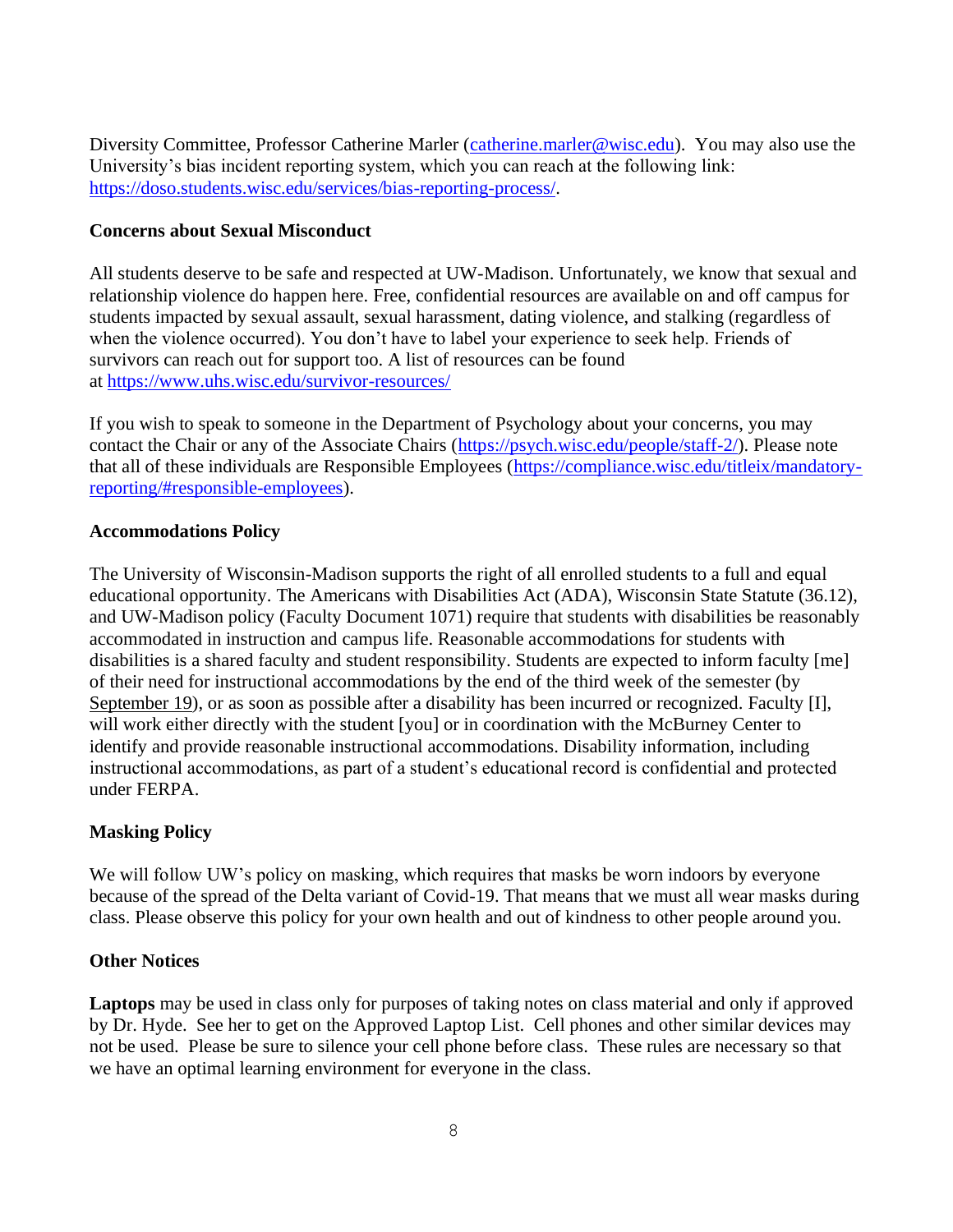**Attendance** is required at all classes.

## **Land Acknowledgment**

The University of Wisconsin-Madison occupies ancestral Ho-Chunk land, a place their nation has called Teejop (day-JOPE) since time immemorial. In an 1832 treaty, the Ho-Chunk were forced to cede this territory. Decades of ethnic cleansing followed when both the federal and state government repeatedly, but unsuccessfully, sought to forcibly remove the Ho-Chunk from Wisconsin. This history of colonization informs our shared future of collaboration and innovation. Today, the UW-Madison respects the inherent sovereignty of the Ho-Chunk Nation, along with the eleven other First Nations of Wisconsin.

## **Course Evaluations**

UW-Madison uses a digital course evaluation survey tool called AEFIS. For this course, you will receive an official email two weeks prior to the end of the semester, notifying you that your course evaluation is available. Evaluations are anonymous and I do not see the results until after grades are turned in. Your feedback is important to me. I strongly encourage you to participate in the course evaluation.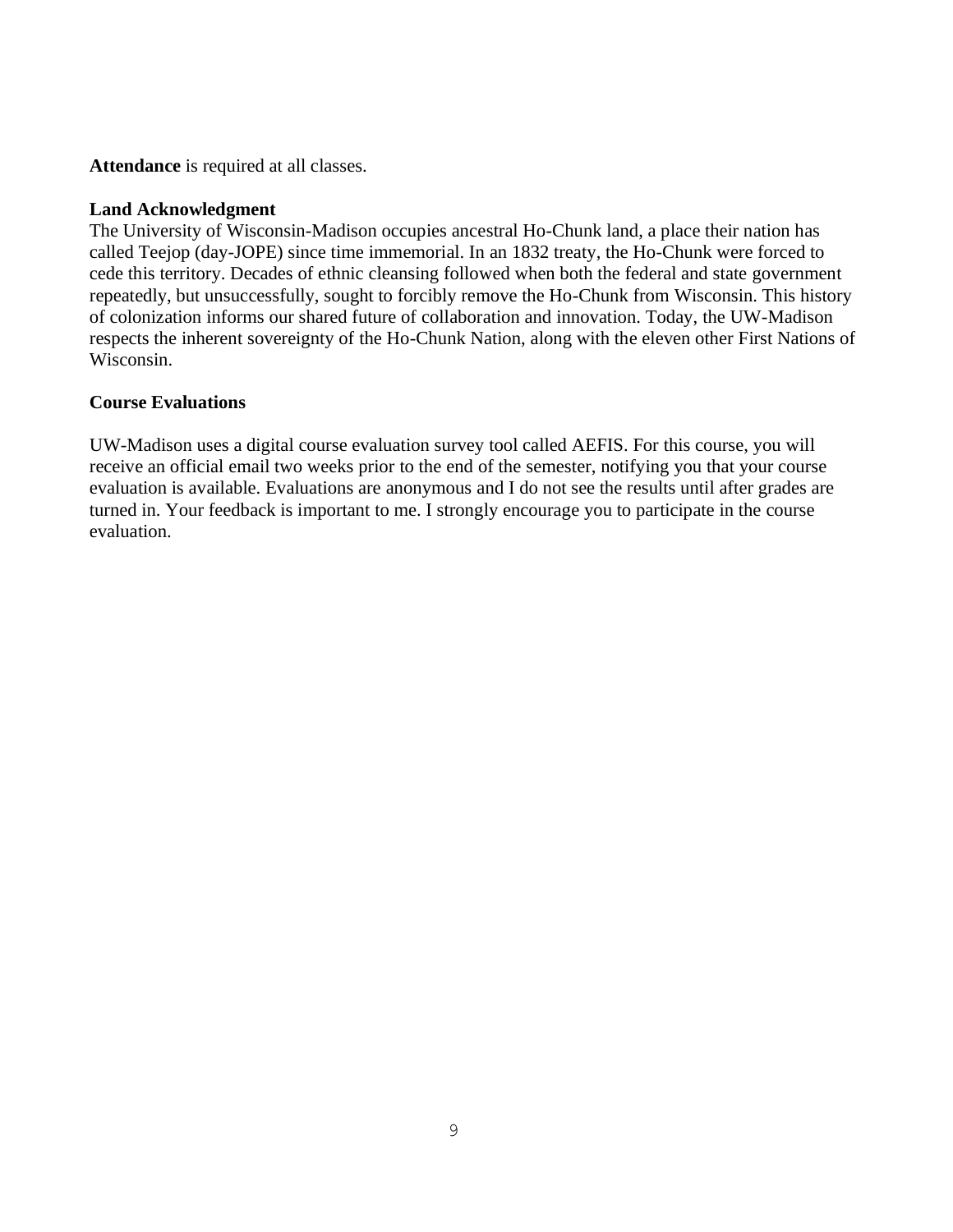## **Critical Thinking: Evaluation of Websites**

Due Tuesday, November 9, 9:30 a.m. Maximum possible: 10 points Submit through Canvas

The purpose of this exercise is to help you learn to search for accurate information on psychology of women and gender on the web.

1. About a week before the due date, you will be given an assignment sheet to fill out with the information you obtain. The assignment will ask for specific answers to questions and you will report the website where you found the answers.

2. Take a tutorial on evaluating websites and identifying fake news: [https://mediaspace.wisc.edu/media/Identifying+Fake+News/1\\_30oihj1f/26292342](https://mediaspace.wisc.edu/media/Identifying+Fake+News/1_30oihj1f/26292342)

3. Some general tips – U.S. government websites are generally reliable. Examples include the National Institutes of Health (NIH), the Centers for Disease Control (CDC), the U.S. Department of Labor, and the National Science Foundation (NSF). However, this may vary under different presidential administrations. Scientific organizations such as the American Psychological Association (APA) also offer trustworthy information. Print newspapers (and their online versions) such as the *New York Times*, the *Washington Post*, and the *Los Angeles Times*, are generally highly regarded. Strong online news sources include the Huffington Post and Slate. If you find a good journalistic source, though, it should cite a better official or scientific source, so do the extra work, go to that source, and use it. Also, pay attention to the date of the information. For example, if we want to know the rate of unemployment among African American women, we don't want a source from 2002.

4. We will observe an honor system for this exercise. The work must be your own, individually. You may not work with others in the class or share your answers with others.

5. Do your best work on this exercise, but it should not take you 20 hours. You should be able to complete it in no more than 3-4 hours.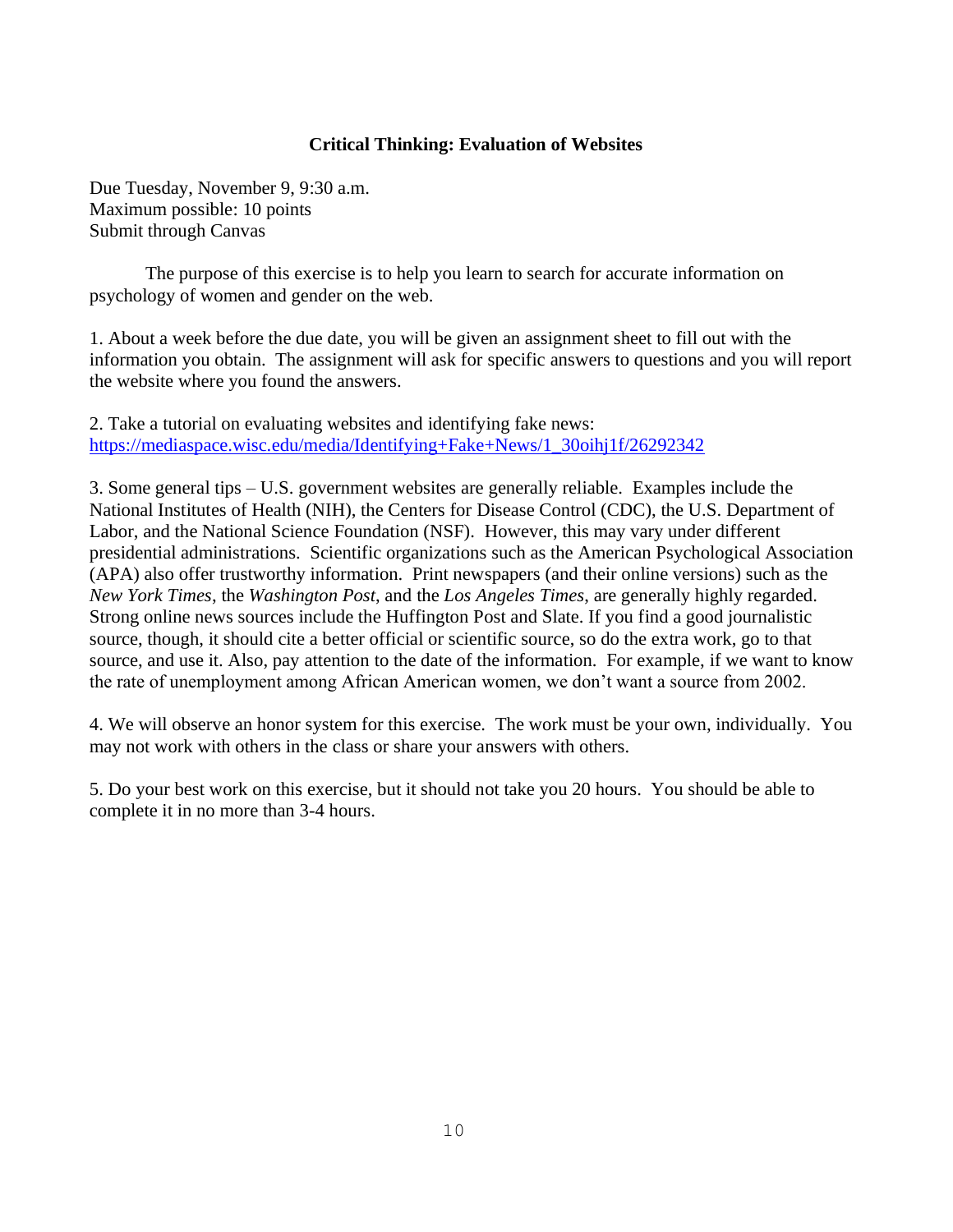## **Paper Assignment**

DUE: Thursday, December 2, 9:30 a.m. Submit through Canvas.

The bookstores are loaded with popular psychology books about women and gender. Many of these are designed for a female audience and address "women's problems." Some of these books are great, whereas others are foolish, sexist, or both.

For this assignment, choose one of the following books:

Travers, Ann (2018). *The Trans Generation: How Trans Kids (and Their Parents) Are Creating a Gender Revolution.* New York: New York University Press.

Darby, Seyward (2020). *Sisters in Hate: American Women on the Front Lines of White Nationalism.* Boston: Little, Brown.

Write a 6- to 7-page paper (typed, double-spaced, 12-point font) analyzing the book you chose. The components of your paper should be as follows:

(1)summary of the content and basic arguments of the book in approximately 2 pages. Be sure to give sufficient detail. There is more than one important point in each of these books.

(2) a feminist analysis – Is this book feminist or antifeminist in its approach? Why? Document your points carefully from the book. Remember that a good feminist analysis should include consideration of issues of gender, race/ethnicity, class, and sexual orientation. Some books may be a mixture, containing some feminist and some nonfeminist elements.

(3) a scientific analysis – Is this book good psychology or, more broadly, good social science? Are the research methods strong? Is it consistent with major, validated theory in general psychology or psychology of women and gender? Is it consistent with research evidence in psychology or other sciences? Does the author cite strong research evidence or theory?

(4) Evaluation of the author's credentials – Does the person hold an advanced degree (e.g., Ph.D. or M.D.) in a relevant field (psychology, sociology, or psychiatry, not botany)? Does the author self-label as a feminist?

It is a good idea to read ahead in the EQH textbook or refresh your memory on chapters that are relevant to your paper. Do not search for or use published reviews of the book.

GRADING: The paper is worth 40 points. Of those, 4 points will be based on citations. You can earn 1 point by adding citations (with page numbers) to points in the EQH textbook that support your conclusions. Up to 3 additional points can be earned by adding other scholarly sources (books and scientific journal articles in psychology or other relevant disciplines) to support your arguments. Do